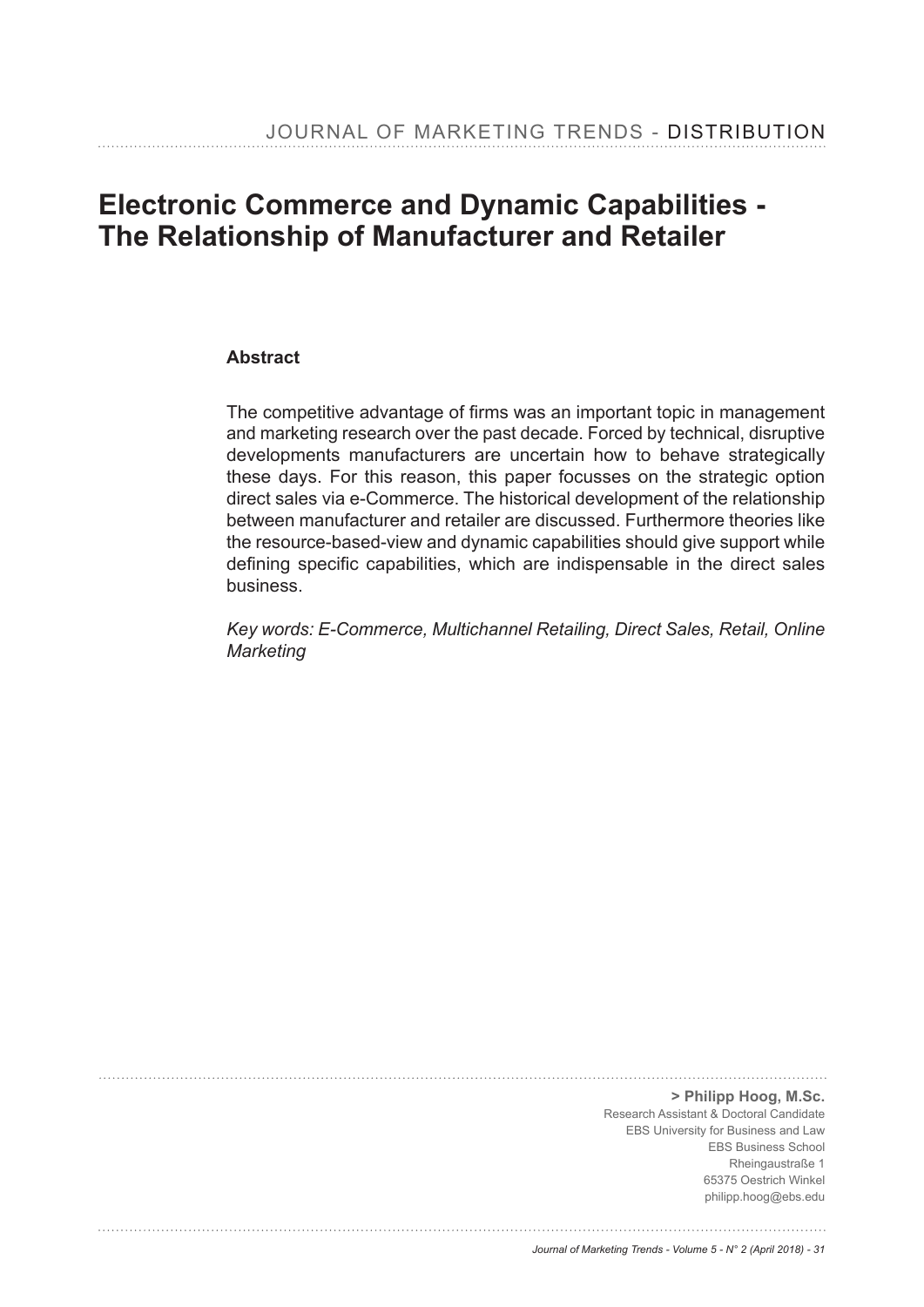# **Introduction**

Due to the increasing popularity of the internet, for stationary and portable end devices, the role of trade changed during the last years. The upcoming dynamics, coming from the disruptive development, hit the trade in a major extent, like nearly no other branch of industry was affected (Zentes et. al, 2011). "In addition, many industries are showing slow growth or are even stagnating in stationary retailing. The growth in sales is mainly due to the growth of e-commerce." (Fost, 2014, p.1). Thus, the environment of manufacturers and retailers of the German DIY sector is not spared from this development. In addition to the shift in revenues from stationary to digital distribution channels and the increasing relevance of new information and communication technologies, a change in consumer behavior is particularly evident. In addition, general demand for DIY store articles is decreasing, sales are decreasing and a creeping mix of retail and retail trade formats is discernible (Feinen, 2007; Graf & Schneider, 2015; Emrich & Rudolph, 2014). The focus will be on the phenomenon of hybrid consumers and the associated trend towards "smart shopping", which imply a strong brand and simultaneous price orientation of consumers and an intensive use of different sources of supply - both stationary and digital (Feinen, 2007). As a consequence of this development, which is especially intended to take into account the changed demand of the final consumer. intensive verticalization tendencies of the manufacturing companies have to be identified. The potential use of direct sales (in the form of e-commerce) allows manufacturing companies to bypass the intermediary's level, to offer and sell the brand and assortment in full breadth and depth, and thus sell goods directly to the final consumer. Accordingly, this measure would ideally result in a significant increase in the value added of the manufacturer (Feinen, 2007; Heinemann, 2015; Rudolph & Linzmajer, 2014; Graf & Schneider, 2015).

Overall, manufacturing companies are trying not to lose the competitive advantages that have been built up in recent years, even in the digital world, and thus to maintain or, at best, even increase them.

Since the theoretical resource observation of the underlying resource facilities of a company - which is due to the "path dependence" - directly affects its strategy choice, this paper deals with the resource types and dynamic capabilities in manufacturing companies in the German DIY sector, which are used to increase the company's performance and therefore, in the best case, to generate a sustainable competitive advantage in direct sales (in the form of e-commerce) are crucial. The question to be explored in the wording: "What concrete (dynamic) capabilities do

manufacturing companies in the German DIY sector have to be efficient and thus successful in direct sales (in the form of e-commerce)?"

Building on this problem, the paradigm shift in the manufacturer-trade relationship will be discussed in this paper. In particular, the digital influences, new forms of distribution and the resulting competition with previously unknown companies and their operating forms will be a major challenge for the participating companies in the German DIY sector in the coming years. Therefore, in the course of this work, the development of the manufacturer-trade relationship from an academic and economic perspective will be explained. In addition to these developments, fields of tension and special challenges are also explained.

The resource-oriented approach (resourcebased view) as a parental source of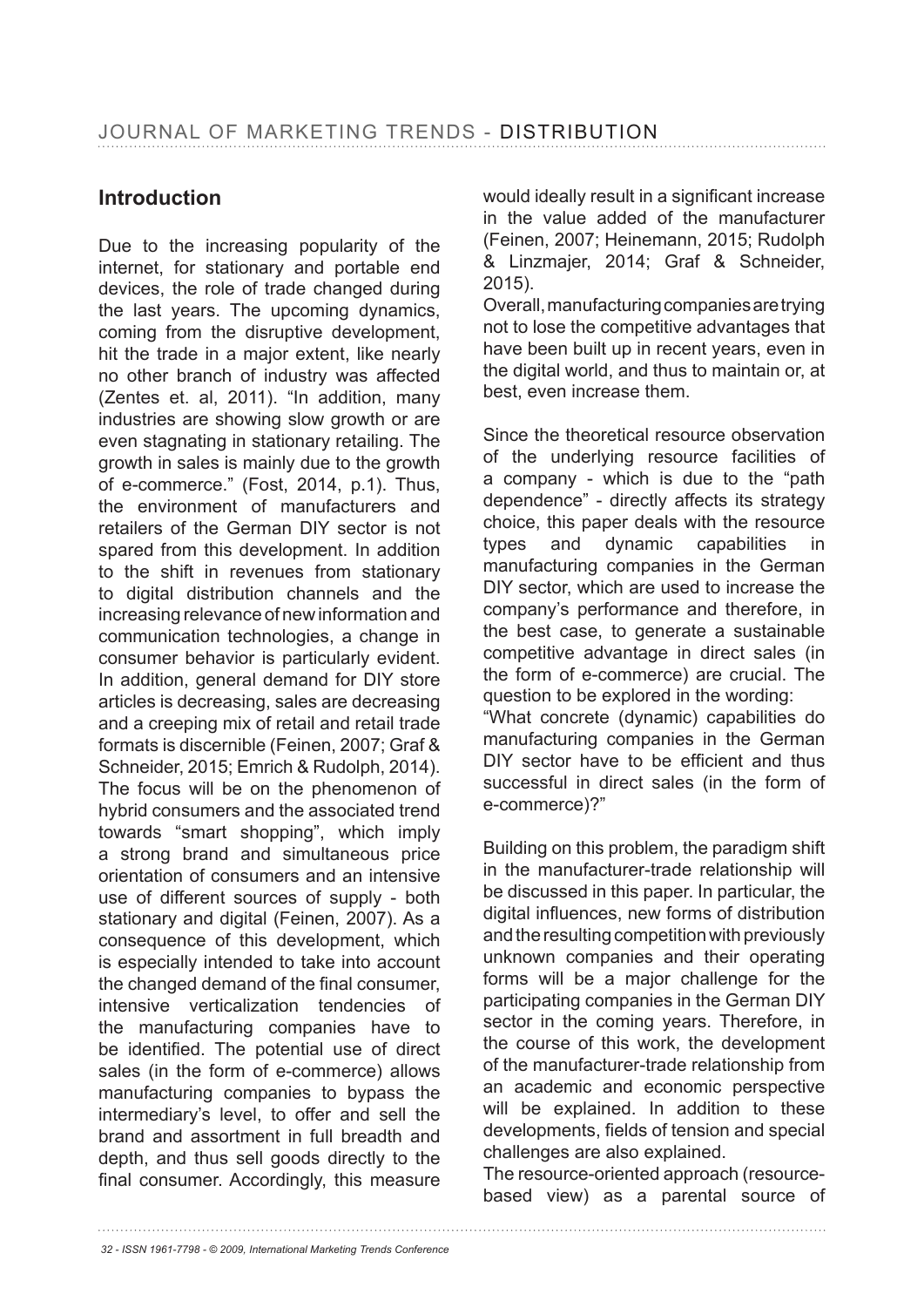dynamic capabilities (as well as the latter approach) will be critically discussed. In addition, initial derivations - in the form of two hypotheses that contribute to the extension of the existing theory - are being made to show how companies can generate a sustainable competitive advantage even in a rapidly changing business environment (regimes of rapid change). Finally, the most important insights, limits as well as possible related research opportunities are named and summarized.

## **The Chaning Manufacturer-Trader Relationship**



special feature of the vertical cooperation of dealers and manufacturers compared to the cooperation of manufacturing companies is the positioning of trade at the interface between production and consumption. Trade is thus part of a system for distributing manufacturers products to consumers" (Lammers, 2012, p.75). This fact is illustrated by Meffert et al. also, as the figure opposite illustrates. The manufacturers were for a long time dependent on the trade and at the same time suffered great substitution fears. The distribution of tasks was clearly structured and clearly distributed. The manufacturer produces goods and then transfers them (business to business) to the dealer with the order to carry out the sale to the final consumer, end consumer or consumer (business to consumer). In other words: "The manufacturer produces, the merchant sells the goods, the market coordinates between these two stages" (Ahlert, 2001, p. 333).

This relationship constellation also had clear structures for a long time in the German DIY sector. The strong private label brands OBI, Bauhaus, Hornbach etc. held dominant positions, especially in the perception of the ultimate consumer. However, manufacturers' brands were often secondary to perception in this situation. The dealer did not let this happen any differently. Especially in the last 10 years, the trading world experiences - due to the already described phenomena - big changes, which promote a special challenge for the manufacturer-trade relationship.

The beginning of the modern manufacturertrade relationship represents the theory of Efficient Consumer Response (ECR). This concept is considered to be the successor to the Quick Consumer Response, which gained great importance towards the end of the last century (Seifert, 2006; Schröder 2001). Theoretically, this concept, which focuses on the American textile industry, has already optimized the flow of goods and information between manufacturers and dealers in order to achieve effects in the cost structure of logistics, inventory management and capital commitment (see Ahlert & Borchert 2000, p.11).

The basic principle of ECR is also very well described by the following lines:

*"The parts of this concept are not new, supply chain management is about logistics, category management is about marketing. Rather, what is new is that manufacturers and retailers coordinate their processes and tools in the shared value*  chain to reduce inefficiencies and increase *consumer value. "(Schröder, 2012, p.29).*

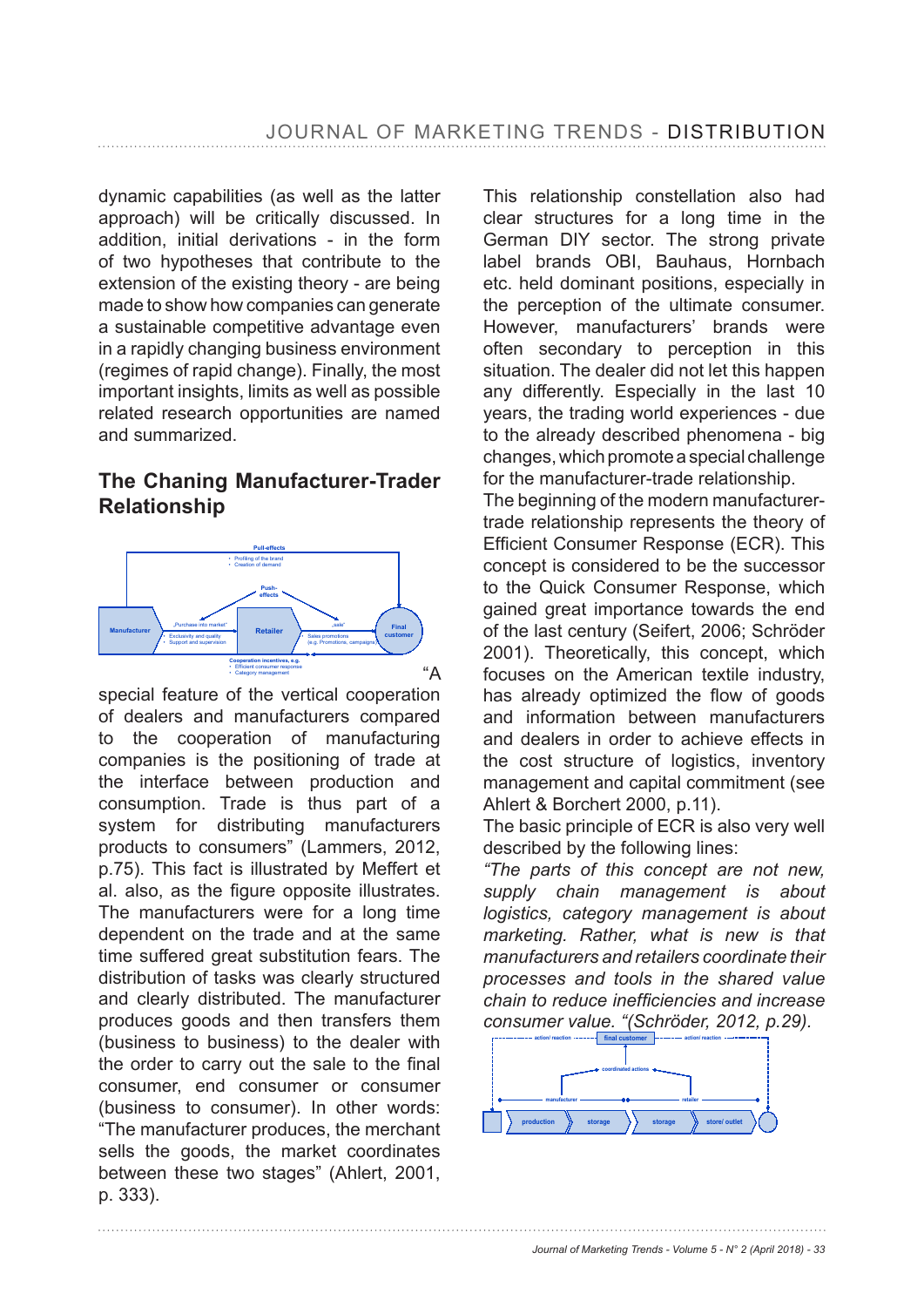

With this quote, Schröder emphasizes another important finding: Manufacturers and retailers are trying to come closer together due to changes in the environment. Working together, they define "new" terminology to make the understanding of individual processes and stages of value creation efficient. The suggested form of cooperation has far-reaching differences in this theory. As shown in Figure 2, the original manifestation of the manufacturertrade relationship largely relates to the fact that the relevant decisions are all those of the two main players - the manufacturer and the distributor. Marketing theory often refers to product-oriented marketing (see Meffert et al., 2015, p.25; Mattmüller & Tunder, 2004, p. 165; Schröder, 2012, p.44). In contrast to that, the customeroriented marketing approach stands, which is illustrated in figure three. Quite clearly, here the consumer takes center stage here. With this focus, optimally coordinated actions and processes of manufacturers and distributors must follow to fully meet the ultimate demand of the end user. "In this context, one often speaks of a change from the traditional order-driven system of selling into the market to the processintegrated, consumer demand-driven system in which the consumer's demand behavior determines the entire value chain between the retailer and the manufacturer" (Mattmüller & Tunder, 2004, p. 165)

Sytch and Gulati (2008) describe the effect of ECR in the following terms:

*"One is indeed value appropriation, in which each company's performance is determined by the pool of value created by the partnership. But to capture value,*  companies first need to create it, and this *is where the second process comes into* 

*play: value creation. In other words, what matters for a company's performance in a buyer-supplier relationship is not just the share of the pie it gets, but so how big the entire pie is "(Sytch & Gulati, 2008, p. 12).* In their article "Creating Value Together", the two economists point to the prospects of a successful manufacturer-trade relationship. In doing so, they emphasize that not only one's own value created is decisive for the success of the cooperation, but much more the product that emerges from the partnership. Especially in electronic commerce, there are only a few limits to this success. However, this situation is counteracted by the situation described above, in which "... commercial companies are today usually in a position to enforce their will against the resistance of the manufacturer" (Lammers, 2014, p. 83). Bieber (2004) notes, "Rather, the conquest of a dominant position by retailers seems to have contributed to the development of a culture of co-operation diametrically opposed to a transition from an antagonistic co-operation relationship to the creation of so-called win-win situations" (p.10). Manufacturers are trying to escape this dominant position with great motivation. The dependence of manufacturers on trade, as a link to the final consumer, is very pronounced, especially in the German DIY sector. Thus, individual companies begin to examine possibilities of direct sales – i.e. a sales opportunity by bypassing the trade - in the form of online trading and occasionally implement them.

## Conflict Causes Between **Manufacturer and Trade**

*"Although manufacturers and retailers basically have the same motivation in the distribution system, and that the most*  profitable sales of products to consumers *and their behavior are fundamentally geared toward achieving this overall goal, they do not automatically have a compatible* 

*34 - ISSN 1961-7798 - © 2009, International Marketing Trends Conference*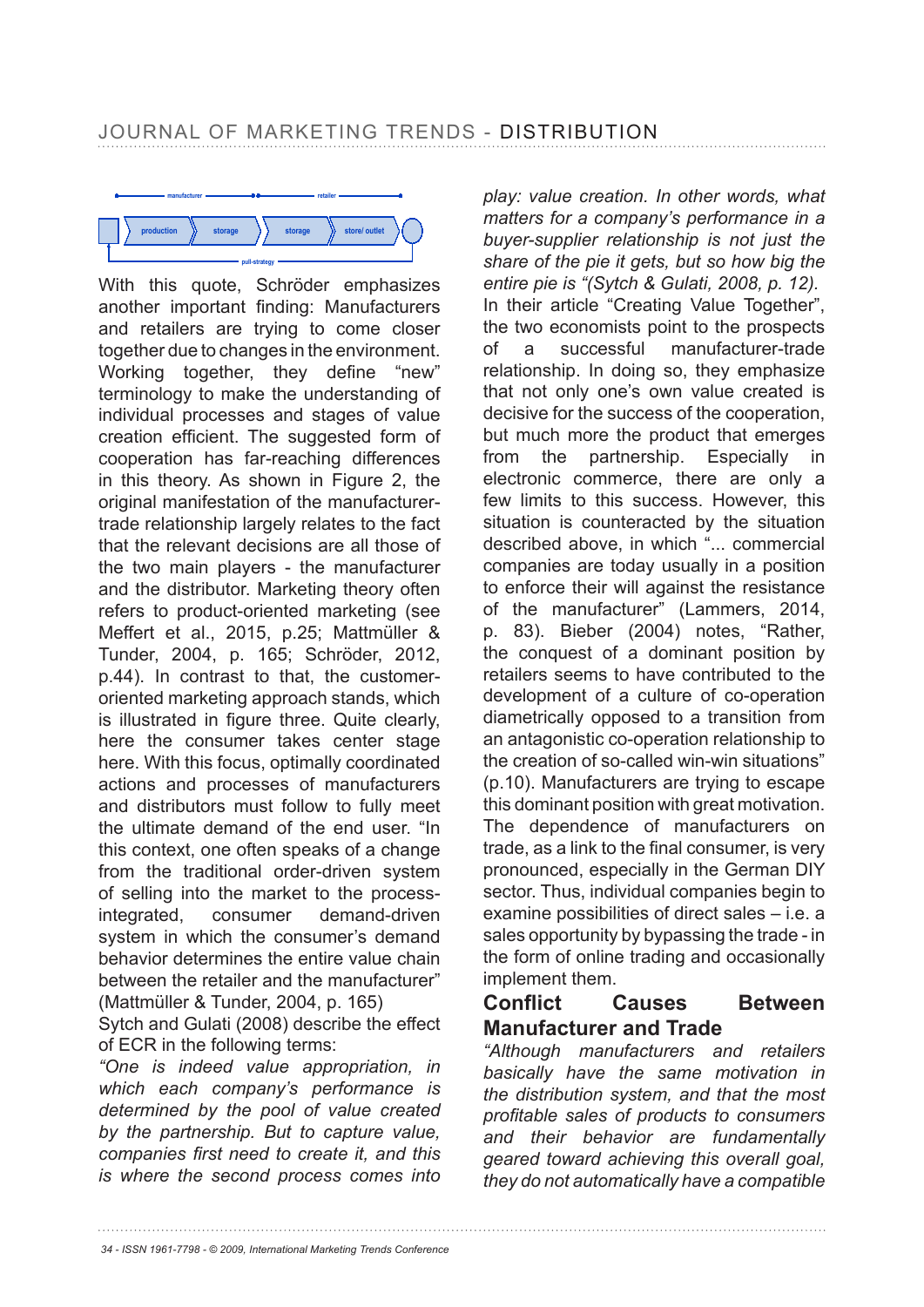#### *target system despite this common overall objective" (Lammers, 2012).*

This finding is also confirmed by Mattmüller & Tunder (2004, p. 125) and Ahlert (2005, p. 65). As causes of conflict in this context. several goal divergences are observed. For example, the trader wants "as much demand as possible in his own establishment" and "the sale of products from a particular manufacturer", whereas the manufacturer focuses on "selling as many own products as possible" and "selling products through a specific retailer" (Lammers, 2012, P.97). Summing up these divergent objectives with the already indicated asymmetric distribution of power and the associated imbalance of information, result in conflict areas in the assortment, price, distribution and communication policy (see Zentes & Swoboda, 2005, p. 1067 ff.; Barth et al., 2005, p. 171 ff.; Morschett, 2006, p. 527  $ff.$ ).

The described causes of conflict in the manufacturer-trade relationship are further exacerbated by the dynamics and changes in digitization. Therefore, this topic is dealt with in more detail in the following chapter.

## **Impact of Digitization and Online Commerce on Manufacturers-Trade Relationship**

With just under  $\epsilon$  47 billion in annual sales. e-commerce - after cautious development at the beginning of the century - reached its temporary peak in 2015. The development in Figure four shows that the digital distribution of goods and merchandise has always developed strongly positively and crisis-resistant in recent years. Heinemann (2015) even speaks of the "triumph of online commerce" (p.1). The special feature of the growing distribution channel e-Commerce is the redesign of the purchase process of the final consumers. "In addition to the increasing relevance of new information and communication technologies, there is also a changing

demand and consumer behavior of the final consumers" (Feinen, 2007, p.2). This poses an enormous challenge for manufacturers and retailers. Provided that the central interest "... of each customer is to find a product in his buying process that optimally satisfies his needs" (Heinemann, 2015, p. 45) he was looking for the right supplier in the classic buying process. In the second step, of the product selection, the customer was able to gather all product information that was important to him and ask the sales staff before finally buying the product in the last step. Figure five illustrates this process. The new buying process differs from its classic (predecessor) model by a serious shift. Thus, it is no longer the supplier in the first phase of the process, but rather the product, the brand or the manufacturer. Today, even before the selection of the provider, information, acceptance and popularity of products are searched and checked. The product purchase and thus the provider often result casually. "Even if the product is not purchased in an online store, the Internet is the most credible medium for buying decisions for most of its users" (Heinemann, 2015, p. 46). This assumption is reinforced by a variety of studies. Here is an example of a study, according to which 97% of all German households with Internet connection "... first research the Web before they make a purchase decision" (Heinemann, 2015, p.47; Schneller, 2009, p. 28),

This development also shows that the

f o r m e r r e f e r e n c e point "dealer" is ultimately substituted by the product, the brand or the manufacturer name in the



search field during the information search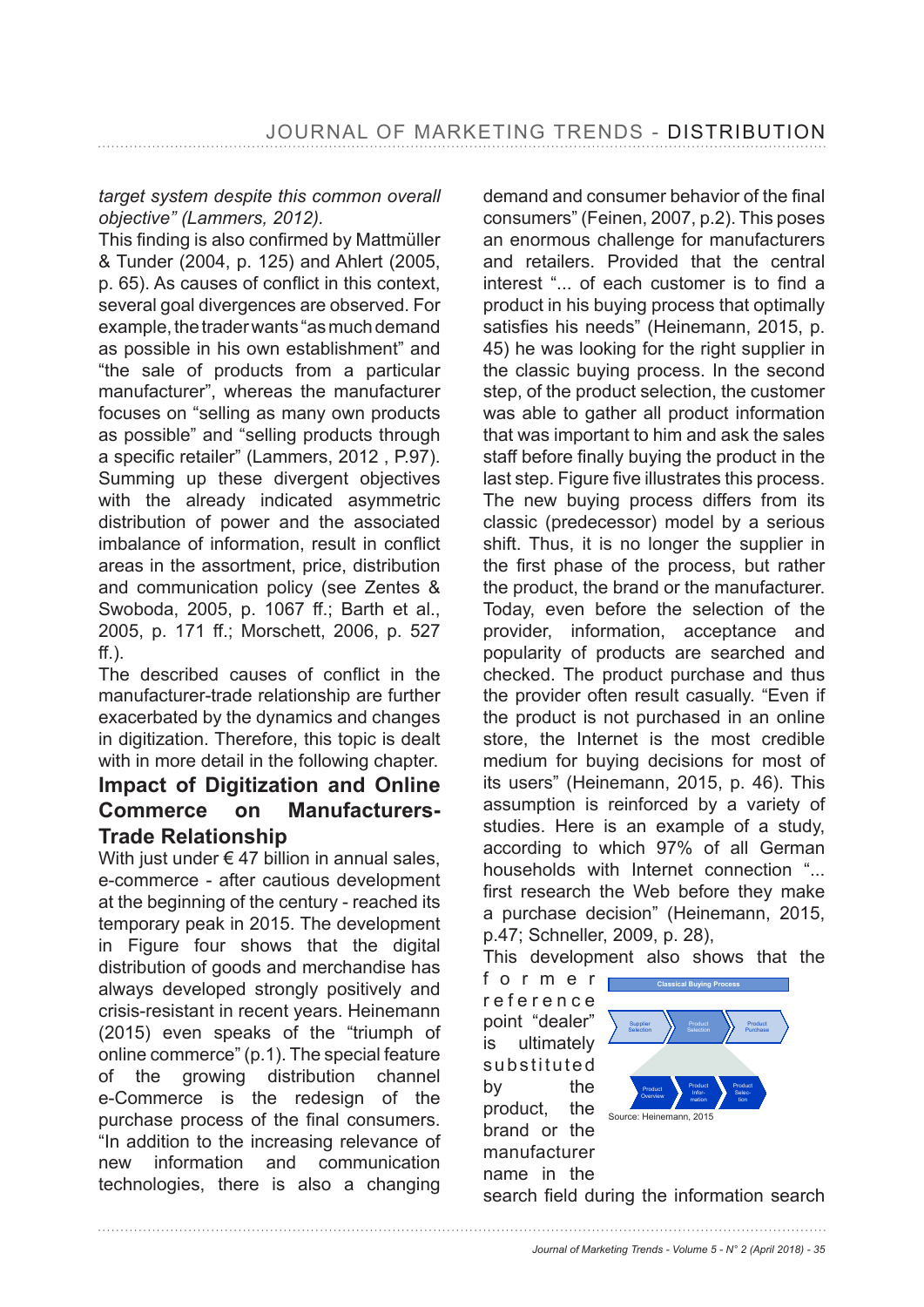in the digital world of the final consumer. Not only in the phase of information search, i.e. the product selection, but also in the subsequent phase, the supplier selection significantly changes. Where only a few years ago in the German DIY sector, the formerly stationary trading companies such as OBI, Bauhaus, Hornbach, etc. divided the market, new competitors are entering the market today. If one remembers symbolically the quotation from Sytch and Gulati at this point, the maximum success of a manufacturer-trade relationship can only be as great as the market (in the example of the cake) allows. When pure players such as Amazon, GartenXXL, eBay, etc. are pushing into the market, competition and crowding out will result. According to this, changes and adjustments on the part of existing manufacturer-trade relationships must be worked out in order not to lose existing market shares.

Finally, the following quotation by the St. Gallen economist Schögel confirms and summarizes the facts and findings of the preceding lines:

*"Apparently, few companies have been able to successfully co-operate vendor-toretail relationships. Deadlocked distribution*  rituals, a tactical conflict management and *disputes in the vertical division of labor lead to the fact that partnership behavior is propagated, but only in very few cases really a professional cooperation management can be found "(Schögel, 2006, p. 19).*

#### **Theoretical Frame of Reference**

The resource-theoretical approach, often referred to as Resource-Based View (abbreviated to RBV) in Anglo-language usage, originated with Penrose in 1959 with the work "The Theory of the Growth of the Firm". She is the first scientist to combine two approaches. It defines companies of that time as both an "administrative entity" and an "accumulation of productive resources" (Cavusgil et al., 2007). From this, the resource-theoretical approach attempts to explain conditions under which the respective companies can generate a sustainable competitive advantage on the basis of their own (internal) resources and capabilities (Barreto, 2010, p. 258). Here, resources are referred to as "stocks of available factors that are owned or controlled by the firm." while capabilities are defined as "... a firm's capacity to deploy resources, usually in combination, using organizational processes, to effect a desired end" (Amit & Schoemaker, 1993, p. 35). These resources in the tangible sense or mentioned abilities are primarily characterized in this approach by the following properties (see Zahn et al., 2000, p.50 f .; Barreto, 2010, p.259; Barney, 1991; etc.)

- Relative rarity
- Non-transferability
- Limited or expensive immitability
- Durability

To further develop this statically characterized and therefore highly limited approach, Teece and colleagues began to conceptualize the concept of dynamic capabilities towards the end of the last century. Teece, Pisano and Shuen define these dynamic skills in 1997 as "... the firm's ability to integrate, build and reconfigure internal and external competences to address rapidly changing enviroments" (p. 516). The large focus on the external and simultaneously rapidly changing environment of the company led the scientists to use the word "dynamic" (1997, p. 515). Thea extended the resourcetheoretical approach with a focus on the market and strategy of the company. The skills, the second word in the definition of the approach, are to represent the challenge of strategic management, internal and external skills, resources and functional competencies to adopt, introduce into the company or even re-form to meet the new challenges of changing the environment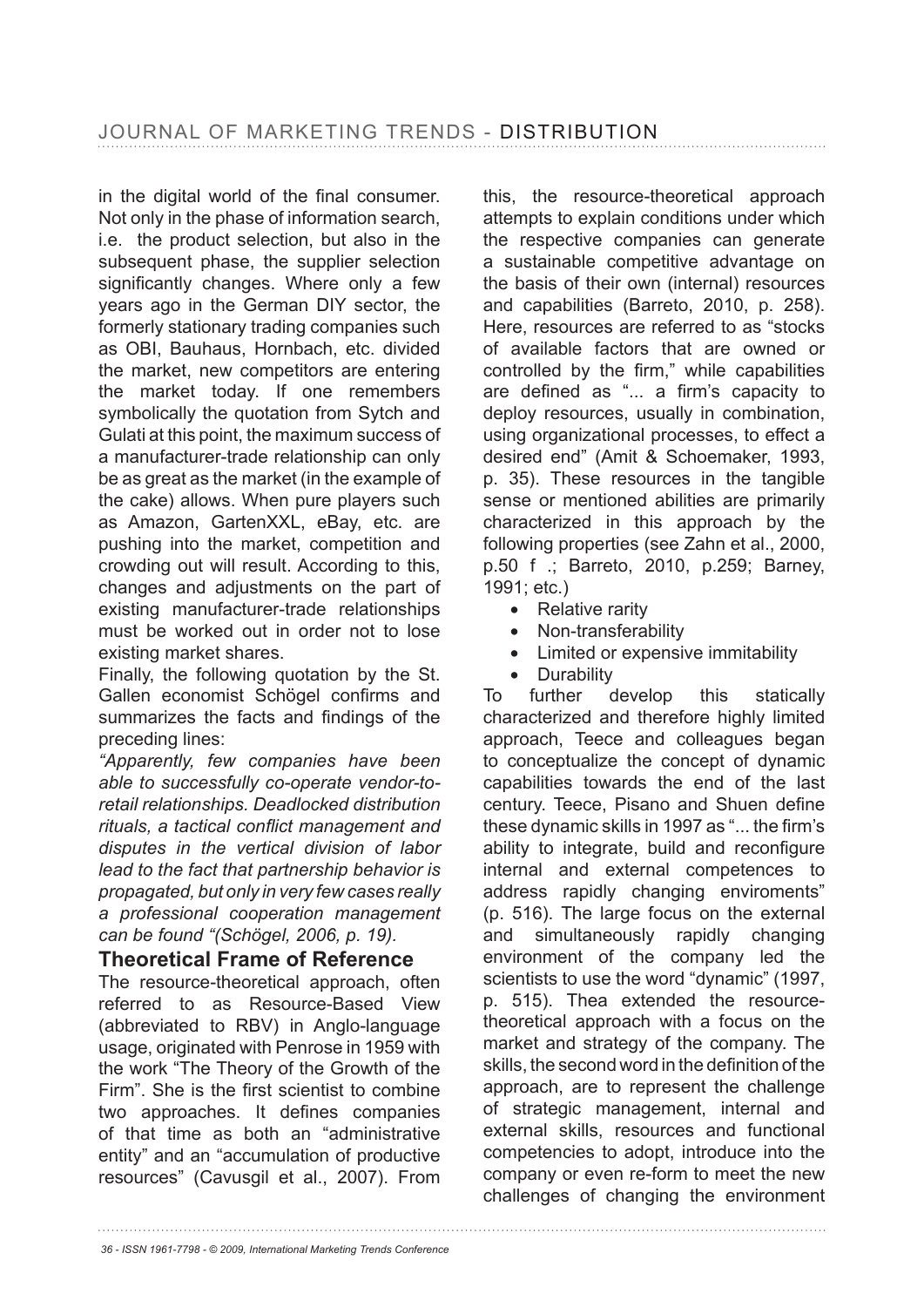sustained growth (Teece et al., 1997, p. 515; Cavusgil et al., 2007, p. 161). In contrast to the resource-theoretical approach, the competitive advantage thus arises not only from the simple possession of rare and difficult to imitate resources, but also from the (strategic) combination as well as the compilation and configuration of these resources (Cavusgil et al., 2007, p. 161). This is to respond to changes in the market or such changes are generated in the best case. Particularly in this context, the term "best practice" played a very important role in strategic management (Eisenhardt & Martin, 2000, p. 1117). Within the dynamic skills approach, "learning" is also of great importance, which was not considered in the previous resource-theoretical approach (Cavusgil, 2007, p. 162). Teece et al. here denote "learning" as a "process by which repetition and experimentation enable tasks to be performed better and quicker"  $(1997, p. 520)$ . For representatives of this approach, these organizational processes and, ultimately, routines are the source of competitive advantage and thus the success of a business venture. Based on the already mentioned "path dependence", it is according to Teece et al. true to the motto "history matters", it is also possible to fathom the company's success and competitive advantages. As a last and yet very important point, the scientists mention the "assets" of a company. Hereby, technological, complementary, financial, call-related, structural, institutional and market-dependent assets are discussed.

In particular, to accommodate the technical developments of recent years in this approach, Teece expanded its definition of dynamic capabilities in 2007, calling it either a company's ability to

- a) identify and shape opportunities in the market (opportunities) and strengths in the company, or
- b) seize opportunities on the market, or
- c) to ensure competitiveness by

increasing, combining, protecting or reorganizing the company's intangible and tangible assets.

Especially for the German DIY sector, which - as described - has undergone major changes in recent years and will be able to do so in the years to come, the dynamic approach of a company can provide valuable insights. This can also make a major contribution to management research and marketing research. Manufacturers in the industry should not be examined as in other approaches as a black box, but also in the market and strategy perspective. Accordingly, the further part of the paper will discuss which adapted, educated, etc. dynamic capabilities and their optimal configuration can achieve a sustainable competitive advantage in direct sales (in the form of e-commerce). A particular focus here is on the question to what extent the dynamic capabilities of a company itself should be developed or sourced or transferred by external partners.

#### **Development of the Theory**

Following the theory's foundation in the previous section of this paper, hypotheses and assumptions are now formulated to broaden the company's dynamic capabilities approach. In order not to unnecessarily increase the scope of this paper, only two hypotheses are formulated at this point, which relate to the transformation of existing processes/ assets and customer feedback/ recommendation marketing.

In order to meet the changing customer requirements, transformations of existing processes are necessary. Especially among the manufacturers of the German DIY sector, which are characterized by a strong midsize, the marketing function is true to the instrumental marketing approach (see Mc Carthy) in many cases rather downstream and thus separated from the functional area of sales. As a result, marketing often

*Journal of Marketing Trends - Volume 5 - N° 2 (April 2018) - 37*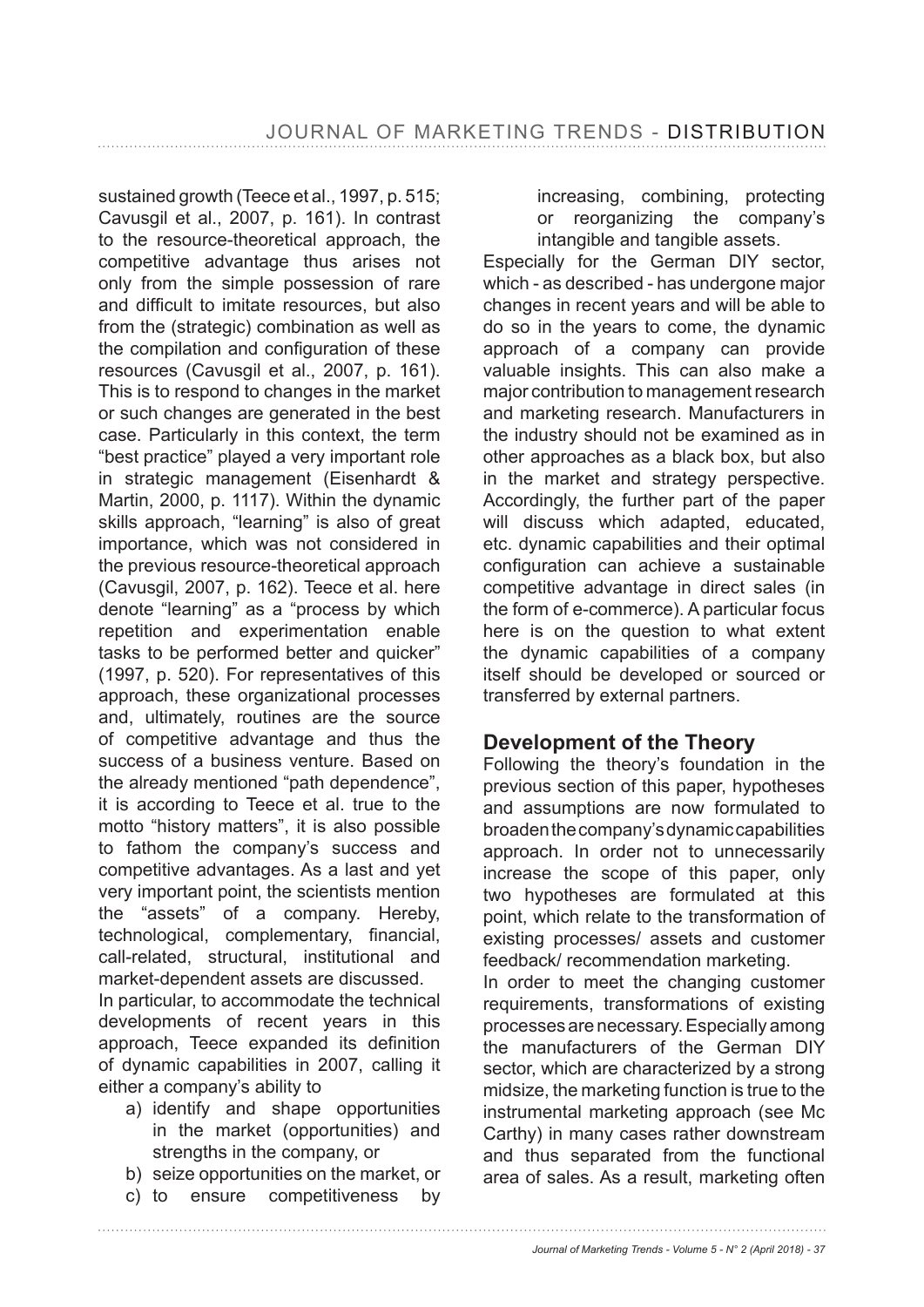experiences equating with subtasks of communication such as advertising and sales promotion in the broadest sense (see Meffert, 2015, p.9; Mattmüller, 2012, p.44). In business processes in the context of e-commerce interfacing problems often arise, which were already present before the emergence of digital media and sales channels. In order to prevent this problem and to ensure the greatest possible customer orientation, the individual marketing sub-functions - preparation, initiation, completion, realization - should experience a stronger process orientation according to the integrated marketing concept. A maximum customer orientation of a company in this case should lead to trust, and ultimately loyalty on the part of the customer. These primary outcomes result in the economic success of a company (Esch & Wicke, 2001, p. 43; Mattmüller, 2012, p. 61). Thanks to the marketing process orientation and the integration of the organizational division, sales companies in the industry can also live up to the newly designed consumer journey, i.e. the path between the first purchase idea and the final click - as a purchase transaction (Heinemann, 2015, p. 69).

*H1: Manufacturers of the German DIY sector can achieve greater customer orientation and therefore process advantages over competitors by integrating the organizational areas of marketing and sales.*

"When purchasing decisions are made, consumers are increasingly looking for information about products and services on the Internet" (Lis & Korchmar, 2015, p.1). Referral marketing plays an important role in this, which has gained importance in recent years, especially in science (Helm, 2000, O'Reilly, 2005). "In the age of Web 2.0, the success of products and services is increasingly no longer determined by reports and advertising in traditional media, but significantly depends on the online comments and ratings of like-minded consumers" (Lis & Korchmar, 2015, p. 2, Smith et al., 2007). Derived from the classic word-of-mouth (German: word-of-mouth) this form of customer rating is called electronic word-of-mouth (eWoM). Henning-Thurau et al. (2004), for example, defines eWoM as "... any positive or negative statement made by potential, actual, or former customer about a product or company, which is made available to a multitude of people and institutions via the Internet" (p. 39). This new kind of customer feedback and the associated transparency can change important assets of a company, such as brand image, customer satisfaction, etc., which are seen as call-related assets in the approach of a company's dynamic capabilities. Furthermore, these assessments provide important insights and information that must be understood as a kind of co-creation and included in the innovation process of a company.

*H2: Manufacturing companies in the German DIY industry can increase callrelated assets by strategically evaluating customer ratings.*

#### **Summary**

Based on the current balance of power between manufacturers and retailers, the distribution of goods over the Internet for the German retail landscape is a real paradigm shift. The science has already found a variety of findings in recent years, which were presented and discussed holistically in the course of this essay.

Where, at the beginning of this century, Quick Consumer Response and later the concept of Efficient Consumer Response (ECR) were important in the analysis of marketing theory, digital developments as well as social changes in the study of science were intensified in recent years involved. Consequently, this paper discusses the dynamic capabilities of a company using

*38 - ISSN 1961-7798 - © 2009, International Marketing Trends Conference*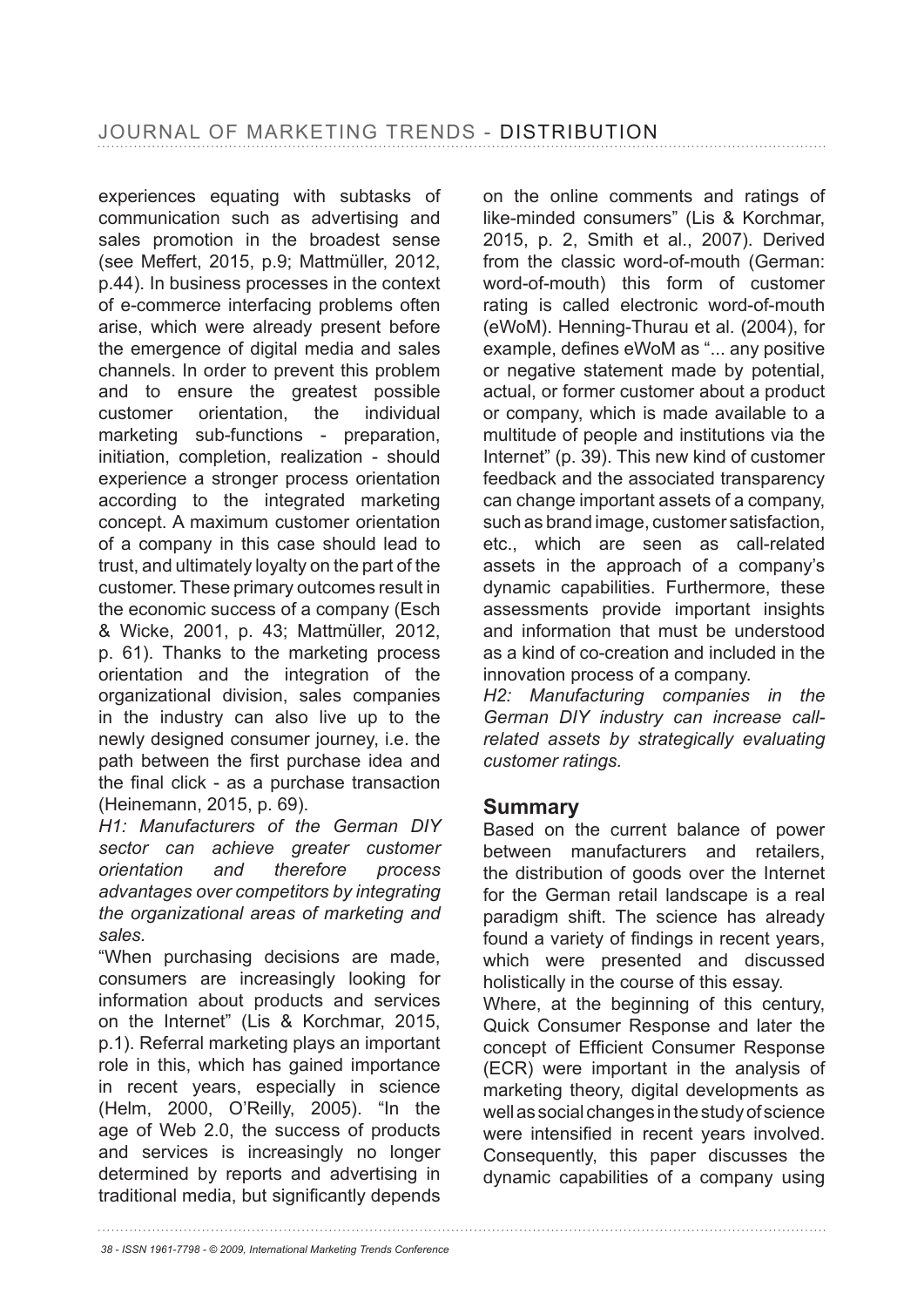the example of the manufacturers of the German DIY sector. In addition to a sound basis of the theoretical frame of reference, two hypotheses have been formulated in the further course, which contribute to the further development of this approach. These should be expanded and further investigated empirically. Furthermore, the focus could be changed from a national to an international level to gain further insights.

Building on the first publication by Teece et al. on the subject of "dynamic skills" in 1997, economists today discuss as vehemently as before, in the resourcetheoretical approach, whether and to what extent this concept has a legitimacy to be called perfect management theory. Nevertheless, in the past few years, this approach has led to a large number of empirical research projects. Further points of departure could be for the approach of the dynamic abilities in the research and determination of certain enterprise environments, in which the approach is of great relevance. "Empirical studies should explicitly compare the effects of different dynamic capabilities in two or more distinct environmental conditions (e.g., different industries or different periods of time)" (Barreto, 2010, p. 276). Furthermore, it is necessary to determine for which type of business dynamic capabilities may be most valuable.

#### **References**

- Ahlert, D., Borchert, S. (2000): Kooperation und Vertikalisierung in der Konsum-güterdistribution, in Ahlert, D., Borchert, S. (Hrsg.): Prozessmanagement im vertikalen Marketing - Efficient Consumer Response (ECR) in Konsumgüternetzen, Berlin et al.: Springer.
- Ahlert, D. (2001): Vertikalisierung der Distribution, in: Ahlert, D., Olbrich, R., Schröder, H. (Hrsg. 2001): Jahrbuch Vertriebs- und Handelsmanagement, Frankfurt am Main: , S. 333–350.

Ahlert, D. (2005): Distributionspolitik, 3. Aufl., Stuttgart: UTB.

- Bundesverband E-Commerce und Versandhandel Deutschland (2016): Umsatz mit Waren im Online-Handel in Deutschland bis 2015, Berlin.
- Amit, R., & Schoemaker, P. J. H (1993). Strategic assets and organizational rent. *Strategic Management Journal, 14,* S. 33–46.
- Barney, J. (1991). Firm Resources and Sustained Competitive Advantage. *Journal of Management, 17(1)*, S. 99–120.
- Barreto, I. (2010). Dynamic Capabilities: A Review of Past Research and an Agenda for the Future. *Journal of Management, 36(1)*, S. 256–280.
- Barth, K., Hartmann, M., Schröder, H. (2015): Betriebswirtschaftslehre des Handels, Wiesbaden: Springer Gabler.
- Bieber, D. (2004): Innovation der Kooperation, Berlin: Edition Sigma.
- Cavusgil, E., Seggie, S. H., & Talay, M. B. (2007). Dynamic Capabilities View: Foundations and Research Agenda. *Journal of Marketing Theory and*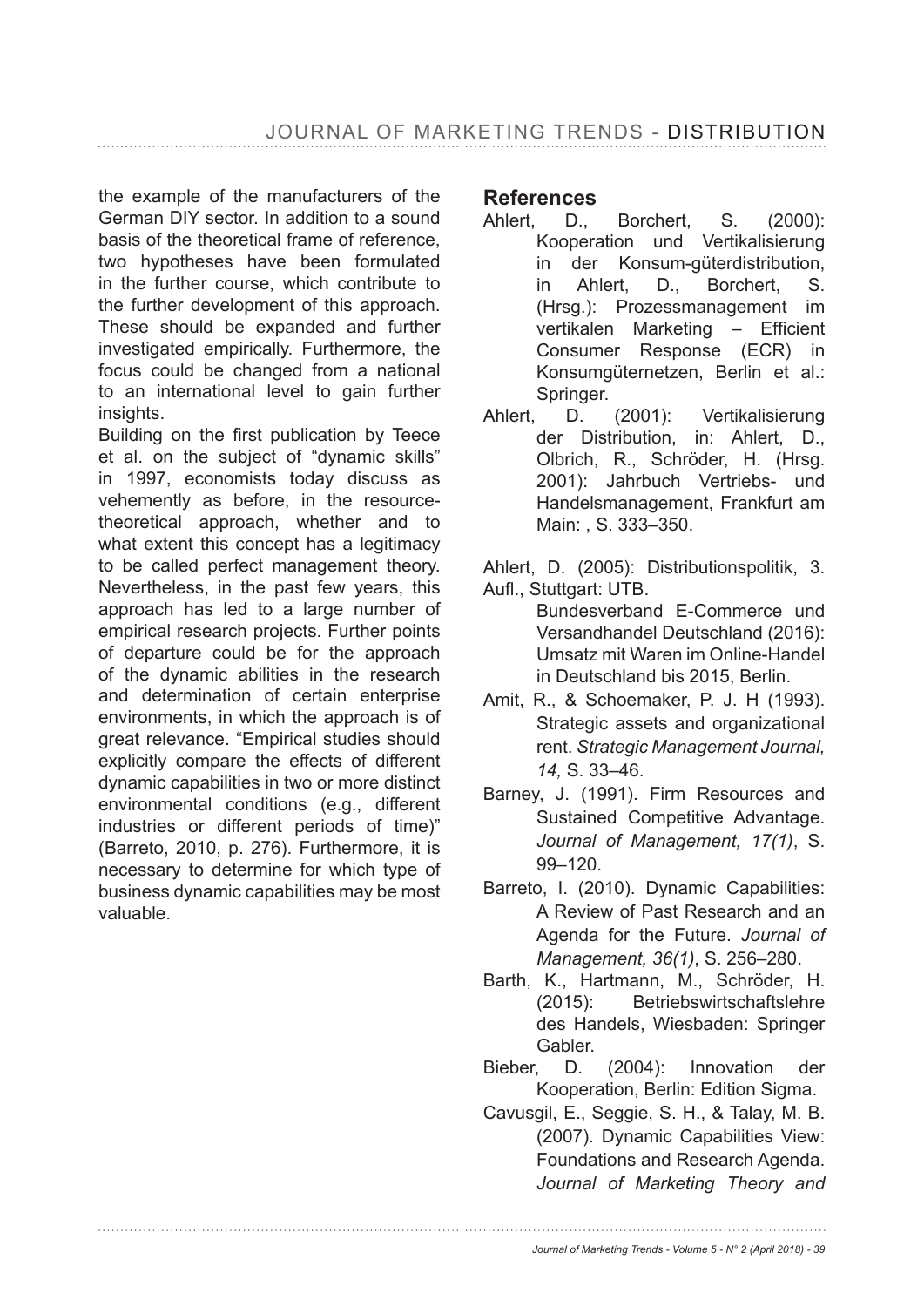*Practice, 15*, S. 159–166.

- Eisenhardt, K. M., & Martin, J. A. (2000). Dynamic Capabilities: What Are They?, Strategic Management *Journal, 21*, S. 1105–1121.
- Emrich, O., & Rudolph, T. (2014). A macro-perspective on co-creation processes on the Internet. *Problems and Perspectives in Management, 12(2)*, p. 75-85.
- Esch, F.-R., & Wicke, A. (2001). Herausforderungen und Aufgaben des Markenmanagements, in: Esch, F.-R. (Hrsg.): *Moderne Markenführung, 3. Aufl., Wiesbaden:* Gabler. S. 3–55.
- Feinen, T. (2007). Factory Outlet Stores, Frankfurt am Main: Peter Lang.
- Freiling, J. (2000). Entwicklungslinien und Perspektiven des Strategischen Kompetenzmanagements. in: Hamman, P., Freiling, L. (Hrsg.): *Die Ressourcen- und Kompetenzperspektive des Strategischen Managements.*  Wiesbaden. S. 13–45.
- Fost, M. (2014). *E-Commerce Strategien für produzierende Unternehmen*, Wiesbaden: Springer Gabler.
- Gambetta, D. (1988). Can we trust? In: Gambetta, D. (Hrsg.): *Trust: Making and Breaking Cooperative Relations*, New York, S. 213-237.
- Graf, A., & Schneider, A. (2015). *Das E-Commerce Buch*, Frankfurt am Main: Deutscher Fachverlag GmbH.
- Heinemann, G. (2015). *Der neue Online Handel. Geschäftsmodell und Kanalexzellenz im Digital Commerce, 6. Aufl., Wiesbaden:* Springer.
- Hermesch, M. (2002): Die Gestaltung von Interorganisationsbeziehungen:

theoretische sowie empirische Analysen und Erklärungen, Köln: Lohmar.

- Hennig-Thurau, T., Gwinner, K. P., Walsh, G., & Gremler, D. D. (2004). Electronic Word-of-Mouth via Consumer-opinion Platforms: What motivates Consumers to Articulate Themselves on the Internet?, *Journal of Interactive Marketing, 18(1)*, S. 38–52.
- Kellner, H. (2002): Käufermotive und Kaufmotive, in: Pepels, W. (Hrsg.): Handbuch Vertrieb, S.159-17, München et al.: Hanser.

Kotler, P., Armstrong, G. (2001): Principles of Marketing, Prentice Hall.

Lammers, L. M. (2012): Efficient Consumer Response, Wiesbaden: Gabler Verlag.

Lis, B. & Korchmar, S., (2015)*. Digitales Empfehlungsmarketing*. Wiesbaden: Springer Gabler.

Mattmüller, R., Tunder, R. (2004): Strategisches Handelsmarketing, München: Vahlen.

- Mattmüller, R. (2012). *Integrativ-Prozessuales Marketing: Eine Einführung. Mit durchgehender Schwarzkopf & Henkel-Fallstudie*, 4. Überarbeitete und erweiterte Auflage, Wiesbaden: Springer.
- Meffert, H., Burmann, C., & Kirchgeorg, M. (2015). *Marketing*, 15. Aufl., Wiesbaden: Springer Gabler.
- Morschett, D. (2006): Retail Branding, in Zentes, J. (Hrsg. 2006): Handbuch Handel, S. 527-548, Wiesbaden: Springer Gabler.
- Penrose, E. (1959). *Theory of the Growth*
- *of the Firm*. New York: John Wiley & Sons.
- Rudolph, T., & Linzmajer, M. (2014). Big Data im Handel. In: *Marketing Review St. Gallen 2014, Nr. 1,* S. 12–24.

*40 - ISSN 1961-7798 - © 2009, International Marketing Trends Conference*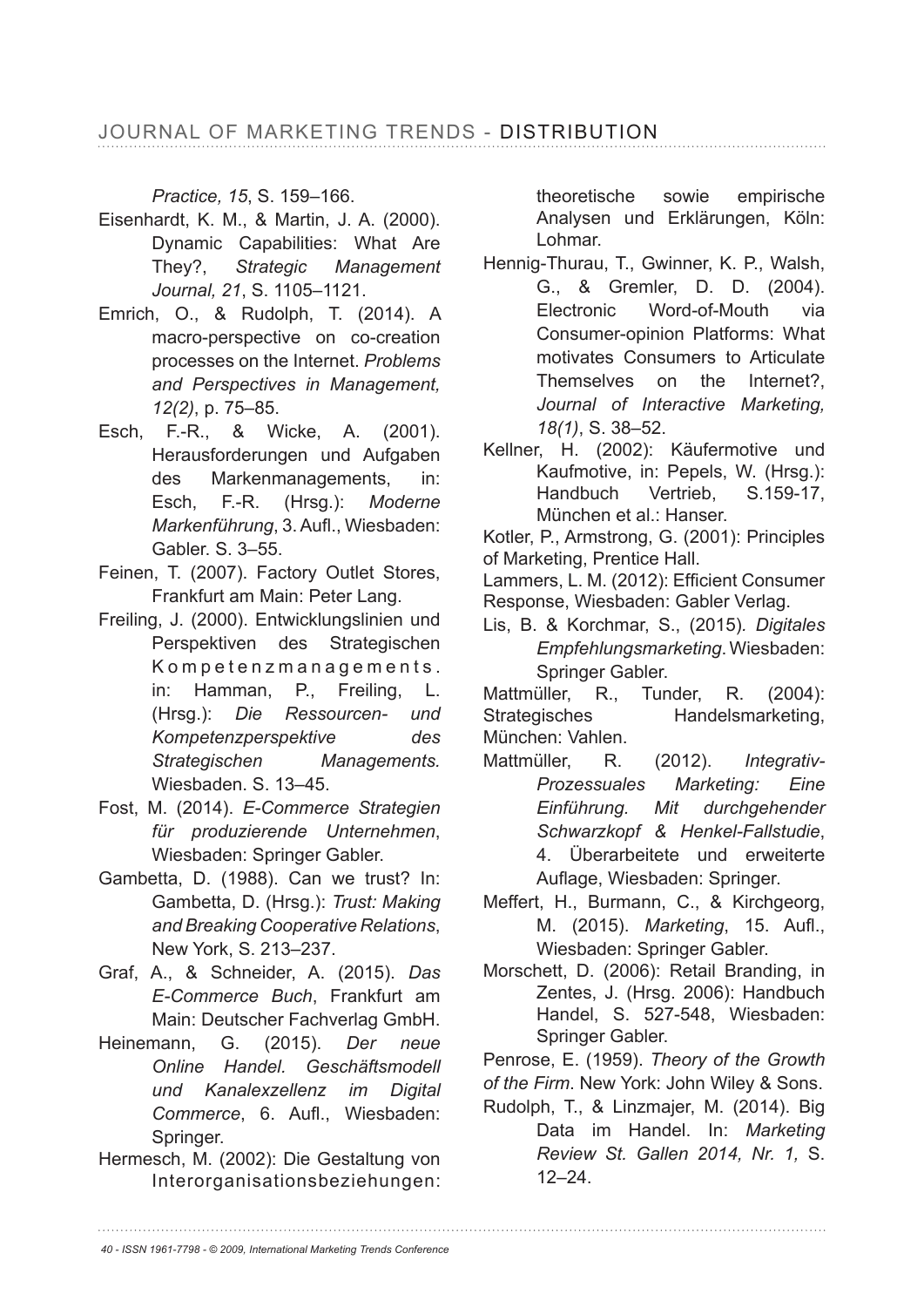Schramm-Klein, H., Wagner, G. (2013): Multichannel-E-Commerce – Neue Absatzwege im Onlinehandel. in Crockford, F., Ritschel, & U.- M. Schmieder (Hrsg.), Handel in Theoorie und Praxis. Wiesbaden: Springer.

Schröder, H. (2001): Handelsmartketing, 1. Aufl., Wiesbaden: Gabler Verlag.

Schröder, H. (2012): Handelsmartketing, 2. Aufl., Wiesbaden: Gabler Verlag.

Seifert. D. (2006): Efficient Consumer Response, 4. Aufl. München: Mering.

- Smith, T., Coyle, J. R., Lightfoot, E., & Scott, A. (2007). Reconsidering models of influence: The relationship between consumer social networks and wordof-mouth effectiveness. *Journal of Advertising Research, 47(4)*, S. 387-397.
- Schögel, M. (2006): Kooperationsfähigkeiten im Marketing, Wiesbaden: Deutscher Universitätsverlag.
- Sohl, T., Rudolph, Th. (2011): Retail Format Portfolio Strategy and Firm Performance: A Longitudinal Study, in: European Marketing Academy (EMAC).
- Sytch, M., Gulati, R. (2008): Creating Value Together, in: *MIT Sloan Management Review*, Vol. 50 (1), S. 12–13.
- Teece, D. J., & Shuen, A. (1997). Dynamic Capabilities and Strategic Management. *Strategic Management Journal, 18(7),* S. 509–533.
- Teece, D. J (2007). Explicating dynamic capabilities: The nature and microfoundations of (sustainable) enterprise performance. *Strategic Management Journal, 28,* S. 1319– 1350.
- Zahn, E., Foschiani, S., & Tilebein, M. (2000).

Wissen und Strategiekompetenz als Basis für die Wettbewerbsfähigkeit von Unternehmen. in: *Hamman, P., Freiling, L. (Hrsg.): Die Ressourcenund Kompetenzperspektive des Strategischen Managements.*  Wiesbaden. S. 48–68.

Zentes, J., & Swoboda, J. (2005). Hersteller-Handels-Beziehungen aus markenpolitischer Sicht, in Esch, F.-R. (Hrsg. 2005): *Moderne Markenführung*, S. 1063–1086, Wiesbaden: Gabler Verlag.

*Journal of Marketing Trends - Volume 5 - N° 2 (April 2018) - 41*